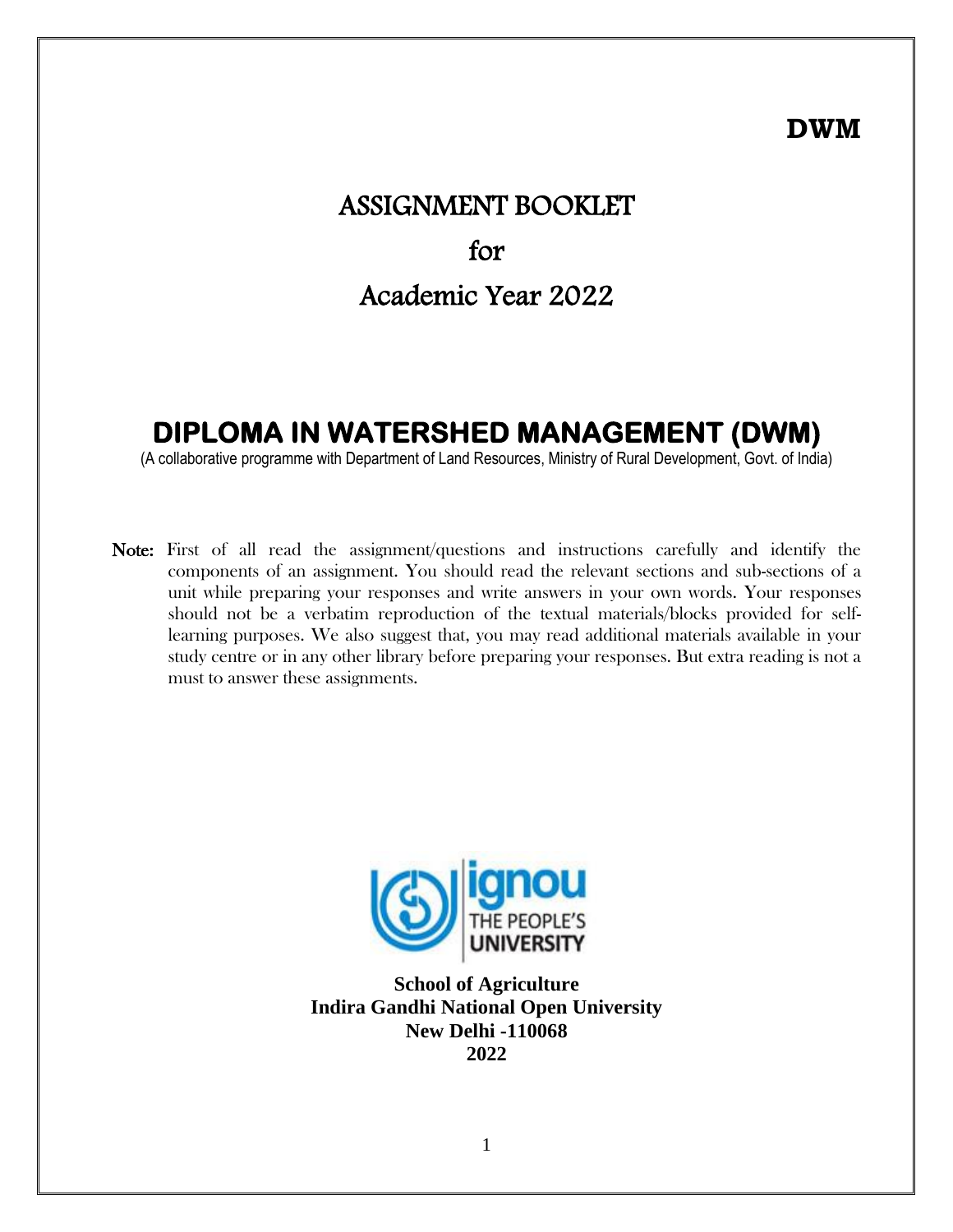Dear student,

Welcome to the "Diploma in Watershed Management" (DWM) programme.

We hope that you have gone through the Programme Guide of DWM programme carefully. It is extremely important to complete the assignments within the stipulated time to be eligible to appear for the term-end examination. All the assignments of DWM programme are Tutor Marked Assignments (TMAs) and are part of the continuous evaluation process. The weightage to the Term-End Examination (TEE) will be 80% and Continuous Assessment (Assignment) will be 20%. There is one assignment for each course ¼Except BNRP-108½] with theory component, thus, a total of seven assignments for this programme. Each assignment will be of 50 marks which will be converted to have weightage of 20% of theory component.

#### **Instructions to format your assignments**

- 1. Before you write the assignments, read the instructions provided in the Programme Guide carefully and go through the course materials.
- 2. You are requested to go through the course material first and then complete the assignments. Your answers should not be a verbatim reproduction of the textual materials/blocks provided for self-learning purposes.
- 3. Use foolscap size paper for writing your answer. Leave 4 cm margin on the top, bottom and left of your answer sheet. Clearly indicate question no. and part of the question being solved while writing answers.
- 4. The Assignments should be sent or submitted to the Programme In-charge (PIC) of the Study Centre allotted to you.
- 5. We strongly suggest that you should retain a copy of your assignment responses.
- 6. On top of the first page of your answer sheet, please write the details exactly in the following format.

| (Name and Code) |  |
|-----------------|--|

7. If you have any doubts or problems pertaining to the courses and assignments, do feel free to contact us at the School of Agriculture.

**Please submit your assignments at the Study Centre allotted to you before the due date as mentioned below:**

| <b>Course Code</b>                           | <b>Last Date for January 2022 Session</b> | <b>Last Date for July 2022 Session</b> |  |  |
|----------------------------------------------|-------------------------------------------|----------------------------------------|--|--|
| BNRI-101 and BNRI-102                        | $31^{\rm st}$ May 2022                    | 31 <sup>st</sup> October 2022          |  |  |
| BNRI-103 and BNRI-104                        | $31st$ July 2022                          | 31 <sup>st</sup> December 2022         |  |  |
| BNRI-105, BNRI-106 and $25th$ September 2022 |                                           | 28 <sup>th</sup> February 2023         |  |  |
| <b>BNRI0-107</b>                             |                                           |                                        |  |  |

Happy Learning! Wish you all good luck for successful completion of the programme.

*School of Agriculture Indira Gandhi National Open University, Maidan Garhi, New Delhi-110068, India.*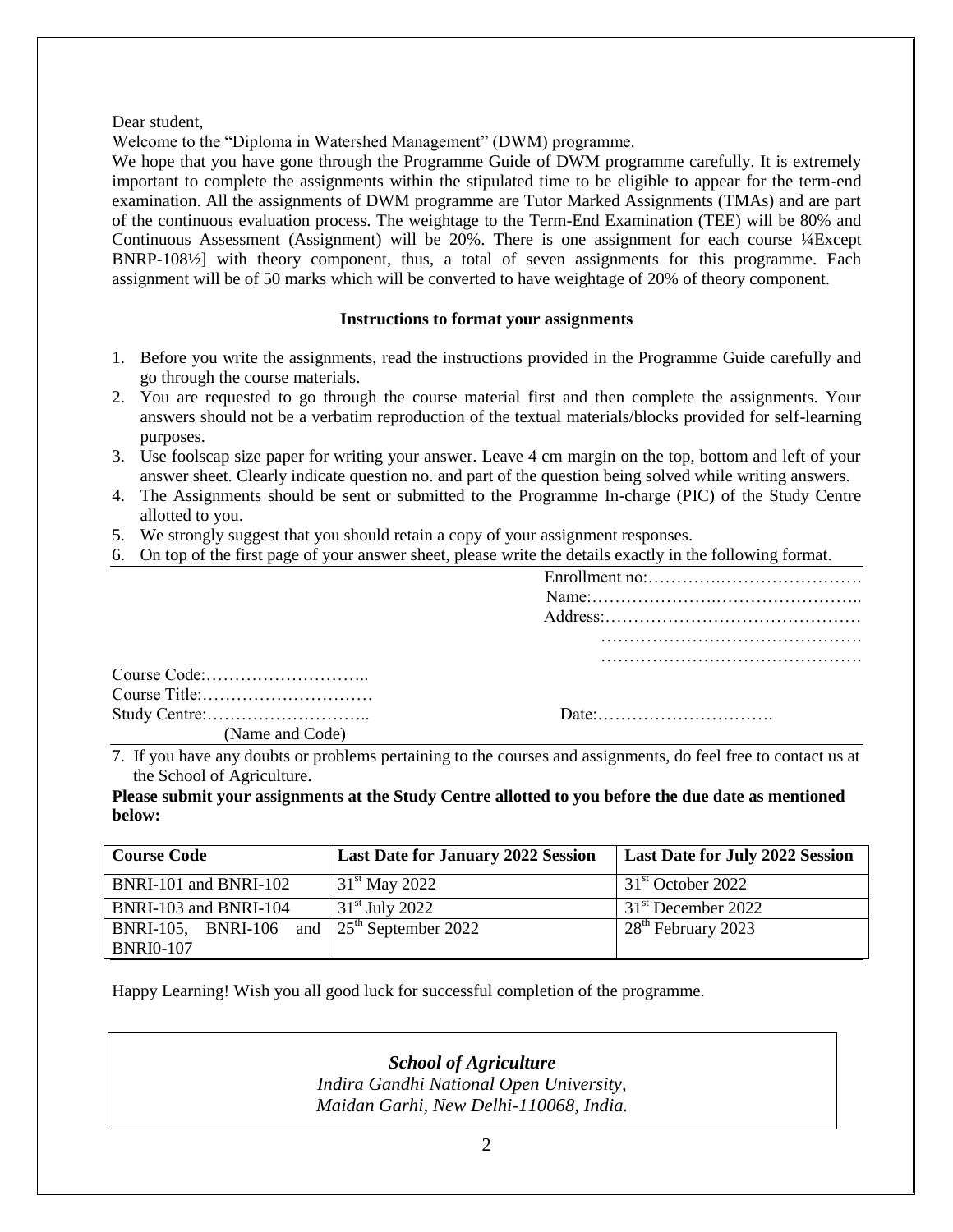## **BNRI-101: FUNDAMENTAL OF WATERSHED MANAGEMENT**

#### **Maximum Marks: 50**

## **Note: Answer the following questions in about 150 words. All questions carry equal marks.**

- 1. Discuss the need of watershed management programmes in India?
- 2. Describe the importance of watershed management action plan for all the arable and nonarable land.
- 3. What are the major components of watershed management? Discuss in detail.
- 4. Describe the main watershed characteristics.
- 5. Explain the importance of sharing of common property resources for equitable distribution of benefits.
- 6. Narrate the need of institutional arrangements at village level and people participation in watershed management.
- 7. Explain the use of Information Technology (IT) in watershed management projects.
- 8. Describe the importance of social mobilization in Watershed Management.
- 9. Discuss about the resource constraints for selection of indicators.
- 10.What are the low cost and easily adoptable activities in various government programmes? Explain.

## **BNRI-102: ELEMENTS OF HYDROLOGY**

#### **Maximum Marks: 50**

- 1. Draw a neat sketch of hydrologic cycle and explain it by describing its different components.
- 2. What is precipitation in relation to hydrology? Describes its different forms..
- 3. What is rainfall intensity. How it can be classified. Calculate the rainfall intensity for 20 and 120 minutes duration using the following data:

| Time, minutes           |   | 40 | 60    |    |
|-------------------------|---|----|-------|----|
| Cumulative rainfall, mm | ن | 60 | $\pi$ | 80 |

- 4. Explain the velocity area method of runoff measurement.
- 5. Define head loss due to friction in pipe. Compute the head loss from a 200 m long concrete pipe having 15 cm diameter. Assume the velocity of flow is 90 cm/sec and  $f = 0.0090$ .
- 6. Define infiltration. Discuss the factors affecting infiltration.
- 7. Differentiate between the following:
	- a. Effluent and influent streams.
	- b. Field water use efficiency and crop water use efficiency.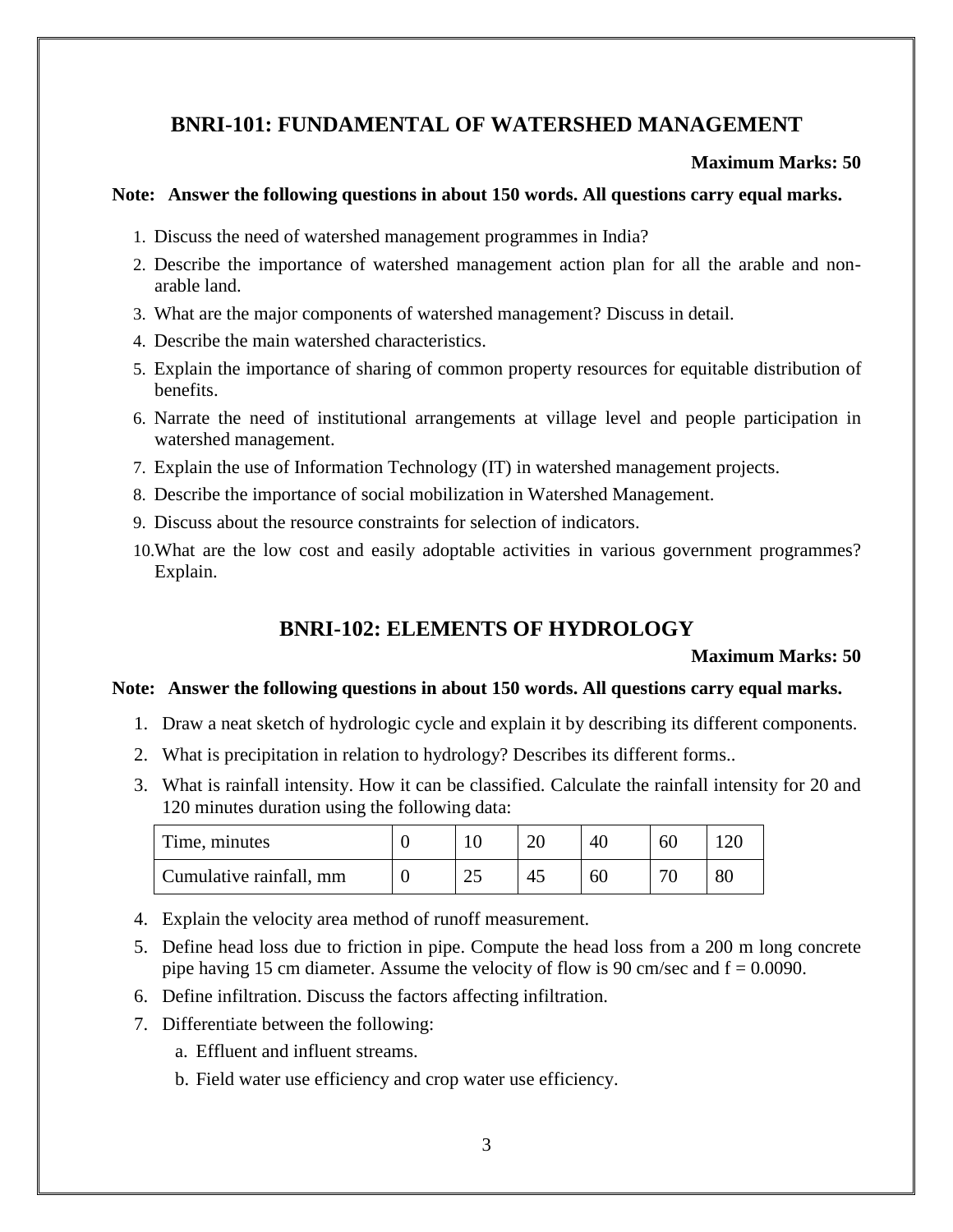- 8. Compute the discharge from a concrete rectangular channel section with base 25 cm and depth of flow 10 cm using Manning's equation.
- 9. Discuss in detail the Weighing Bucket Type Rain Gauge.
- 10. Explain the Isohyetal method of calculation of mean rainfall. Write its limitations also.

## **BNRI-103: SOIL AND WATER CONSERVATION**

## **Maximum Marks: 50**

#### **Note: Answer the following questions in about 150 words. All questions carry equal marks.**

- 1. Why soil erosion is a major concern for agriculture sector in India, discuss?
- 2. Explain difference between geological and accelerated erosion.
- 3. Describe gully erosion. Classify gully based on gully depth and drainage area.
- 4. Describe Universal Soil Loss Equation.
- 5. What is a sand dune? Classify sand dunes based on shape, size and drifting forces of wind.
- 6. Discuss the importance of contour farming and intercropping in control soil erosion?
- 7. Calculate the design height of contour bund used to store 24 hours excess rainfall of 12 cm. Annual rainfall is about 1100 mm, the soil has high intake rate and the land slope is 3%.
- 8. What is conservation bench terracing (CBT). Write its main features.
- 9. What is artificial groundwater recharge? Explain basic concepts and ideal conditions for artificial recharge.
- 10. What is earth fill dam? Describe its different types.

## **BNRI-104: RAINFED FARMING**

#### **Maximum Marks: 50**

- 1. Describe rainfed farming zones in India in relation to water holding capacity?
- 2. What is weather forecasting? Describe different weather forecasting models.
- 3. What is irrigation scheduling? List characteristics of irrigation scheduling.
- 4. Explain different agro-climatic zones of rainfed farming.
- 5. Define water use efficiency. Describe factors affecting water use efficiency.
- 6. Discus about identification of soil health and soil health card..
- 7. Explain how integrated farming system (IFS) is essential and a viable solution to meet the ever growing demand of food grains and nutrition?
- 8. What is on-field water conservation, discuss?
- 9. Discuss about seed production and certification. Write the precautions need to be observed during storage of seeds.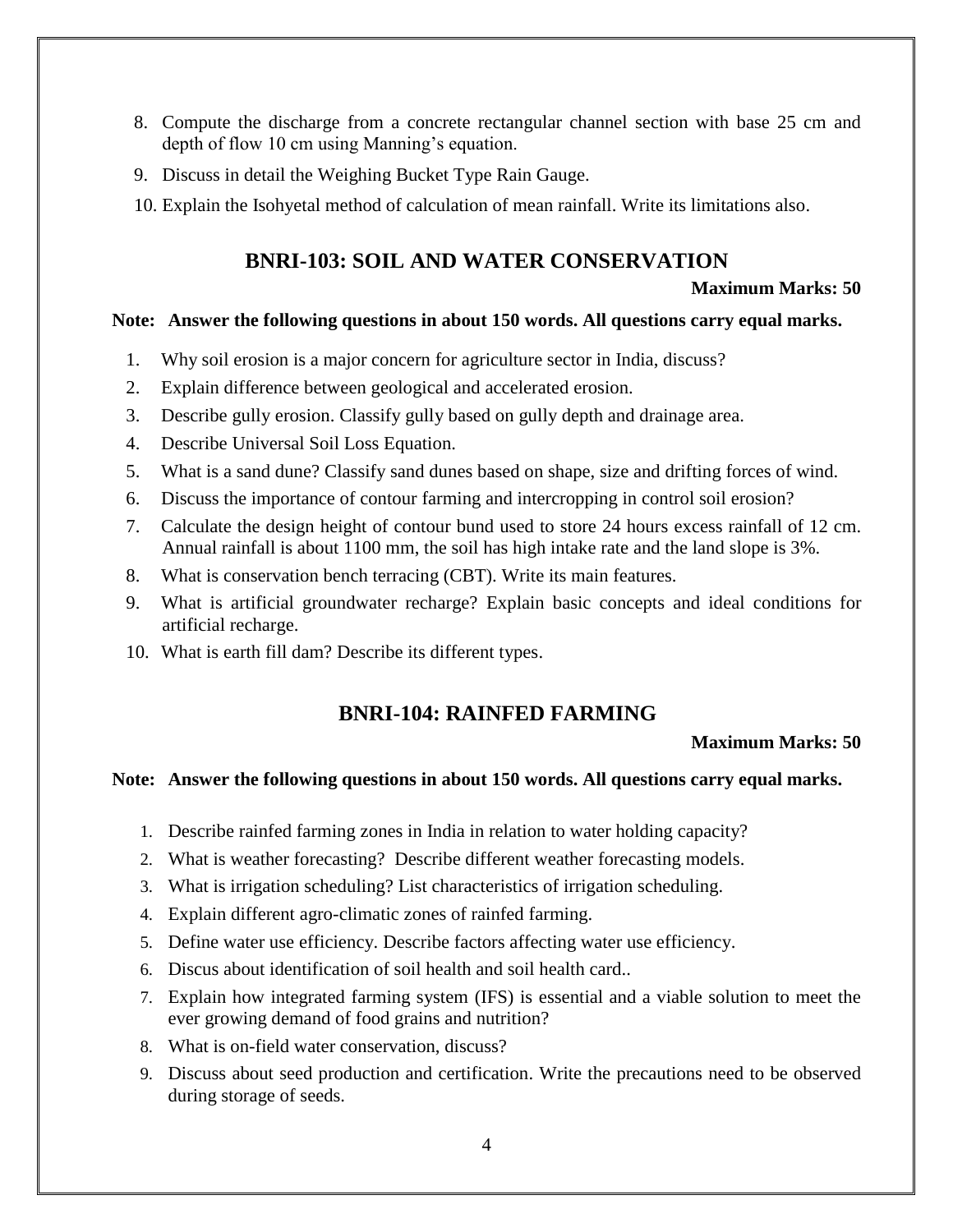10. Describe border strip irrigation. Write its advantages.

## **BNRI-105: LIVESTOCK AND PASTURE MANAGEMENT**

## **Maximum Marks: 50**

## **Note: Answer the following questions in about 150 words. All questions carry equal marks.**

- 1. "Livestock plays a major role in Watershed Management". Justify the statement in your own words.
- 2. Describe the care and management of lactating and pregnant cows.
- 3. Differentiate between conventional barns and loose housing system.
- 4. Define Artificial Insemination. What are its advantages and disadvantages? List the factors affecting conception rate in cows.
- 5. Discuss about the different nutritional and metabolic diseases affecting cows.
- 6. Classify different types of feeds and fodder available for livestock in India based on their nutrient content. Give two examples for each category and sub-category.
- 7. Give the complete package of practices for any five cultivated fodder crops for increased fodder production.
- 8. What are the advantages of processing animal feed? Explain the common feed processing techniques practiced in India.
- 9. Explain the process of preparation of Silage.
- 10. List the type of grazing. Explain any one activity in detail.

## **BNRI-106: HORTICULTURE AND AGRO-FORESTRY SYSTEM**

## **Maximum Marks: 50**

- 1. What is agro-forestry? Write its importance and scope.
- 2. Discuss the economical and environmental benefits of agro-forestry.
- 3. What is pruning and training? Explain the importance of its need in horticultural crops.
- 4. Explain the low cost and low energy greenhouse.
- 5. Discuss about different insect pests and diseases affecting cabbage and cauliflower crops.
- 6. Explain the process of preparation of Jam.
- 7. Discuss in detail the problems in Jelly preparation.
- 8. Write short notes on the following:
	- a. Hedgerow System
	- b. Staking
	- c. Drying